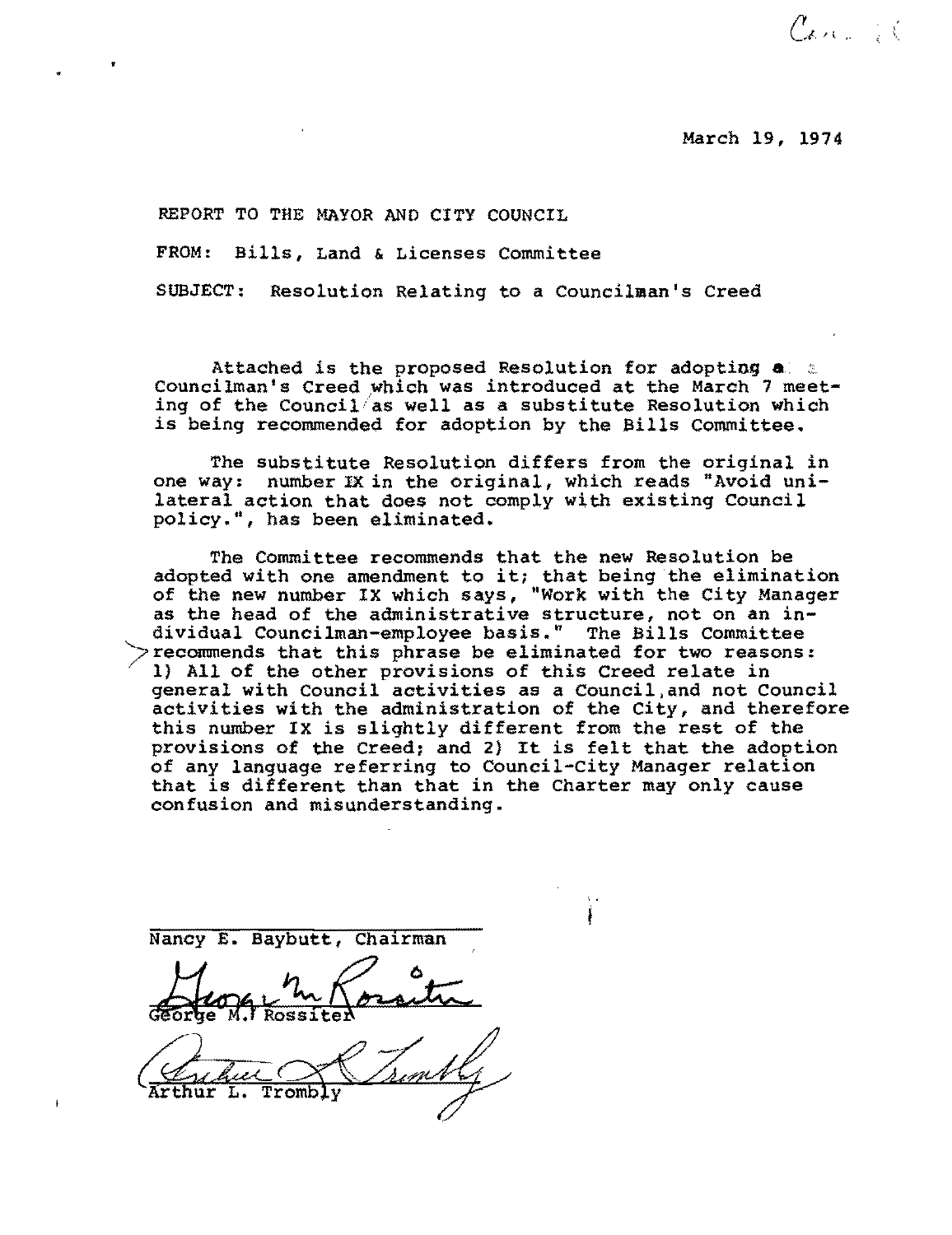$R - 74 - 14$ 



## CITY OF KEENE

|  | In the Year of Our Lord One Thousand Nine Hundred and SEVENTY-FOUR |
|--|--------------------------------------------------------------------|
|  |                                                                    |
|  |                                                                    |

*Resolved hy the City Council* of *the City* of *Keene, as follows:* 

That the following Councilman's Creed be endorsed and adopted by the City Council of the City of Keene as its own:

- I Support the Constitution of the United States of America and the Constitution of my State.
- II Uphold the laws of the United States of America and those of my State.
- III First concern myself with the advancement of the public interest in all matters that come before me.
- IV Endeavor, through diligent attendance. to represent my constituency as I have been elected to do.
- V Seek to assimilate all pertinent information on matters before the Governing Body prior to committing myself to an irrevocable judgment or decision.
- VI Abstain from participation in the discussion and decision of a matter before the Council where a possible conflict of interest may occur.
- VII Strive to provide fiscally-sound policies.
- VIII Not make available to anyone citizen any services. tangible or intangible. that are not equally available under the law to any other citizen.
	- IX In my contacts with other persons and groups, conduct myself in keeping with the trust and dignity reposing in my position as a servant of the people and of my City. I shall further take care to guard not only the factual principles but also the appearances of justice and integrity.